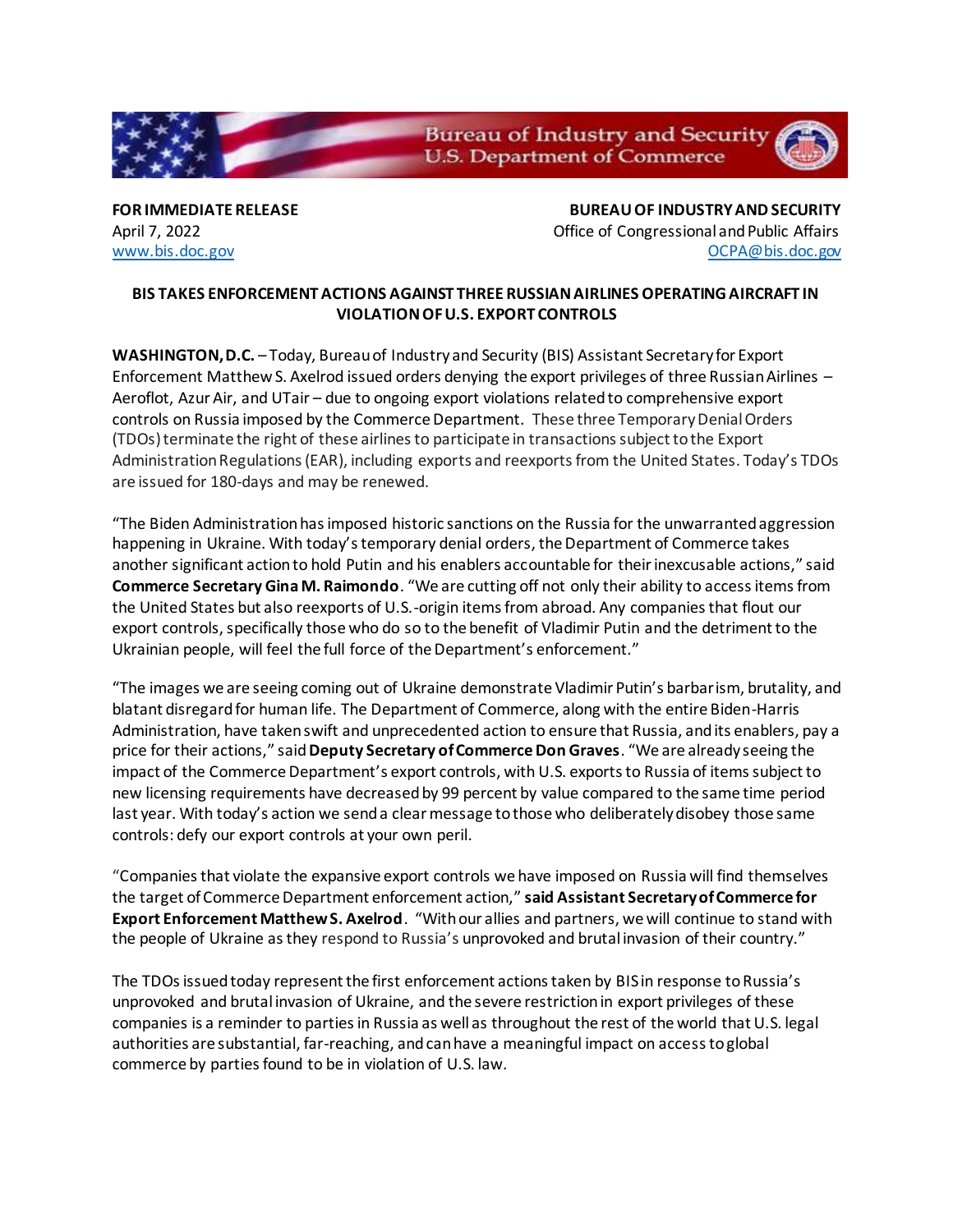BIS has led the Department of Commerce's efforts in response to Russia's invasion of Ukraine by taking a number of powerful regulatory actions and issuing public notice to the global community as to potential violations of the EAR in the civilian aerospace sector.

On February 24, 2022, BIS imposed expansive controls on aviation-related items to Russia, including a license requirement for the export, reexport or transfer (in-country) to Russia of any aircraft or aircraft parts on the Commerce Control List.

On March 2, 2022, BIS further excluded any aircraft registered in, owned, or controlled by, or under charter or lease by Russia or a national of Russia from being eligible for license exception Aircraft, Vessels, and Spacecraft (AVS). Accordingly, any U.S.-origin aircraft or foreign aircraft that includes more than 25% controlled U.S.-origin content is subject to a license requirement if, for example, it is Russianowned or operated and exported to Russia.

On March 18, 2022, BIS publicly released a list of private and commercial aircraft it had been tracking as likely operating in violation of the EAR. This action notified the public that, absent authorization from BIS, the operation of, or service to, any aircraft on the list or owned by Russian parties in violation of the EAR may lead to enforcement actions from BIS, which may include substantial jail time, fines, loss of export privileges, or other restrictions. BIS further updated the list on April 30, 2022 and will continue to maintain and update the list as circumstances warrant.

The list and additional information on BIS's actions in response to the Russian invasion is available online here: [https://bis.doc.gov/index.php/policy-guidance/country-guidance/russia-belarus.](https://bis.doc.gov/index.php/policy-guidance/country-guidance/russia-belarus)

Aeroflot, Utair, and Azur Air engaged in and continue to engage in recent conduct prohibited by the EAR by operating controlled aircraft subject to the EAR without the required BIS authorization. Pursuant to Section 746.8 of the EAR, all international flights conducted by the aforementioned airlines into Russia would have required export or reexport licenses from BIS. Additionally, any domestic Russian flights by the same airlines on aircraft reexported to Russia after March 2, 2022 without the required BIS license are also in violation of General Prohibition Ten (GP10). GP10 prohibits continuing with transactions knowing that a violation has occurred or is about to occur.

- Aeroflot operated multiple aircraft subject to the EAR, including, but not limited to, on flights into and out of Moscow, Russia from/to Beijing, China; Delhi, India; Antalya and Istanbul, Turkey; and Dubai, United Arab Emirates, respectively. Aeroflot subsequently operated some of the same aircraft on domestic flights between Moscow, Russia and Vladivostok, Russia and Petropavlovsk-Kamchatsky, Russia, respectively.
- Azur Air operated multiple aircraft subject to the EAR, including, but not limited to, on flights into and out of Moscow, Russia from/to Antalya, Turkey; Male, Maldives; Dubai, United Arab Emirates; and Nha Trang, Vietnam, respectively. Azur Air subsequently operated some of the same aircraft on domestic flights between Moscow, Russia and Samara, Russia; Irkutsk, Russia; Kaliningrad, Russia; Mineralnye Vody, Russia; and Novosibirsk, Russia, respectively.